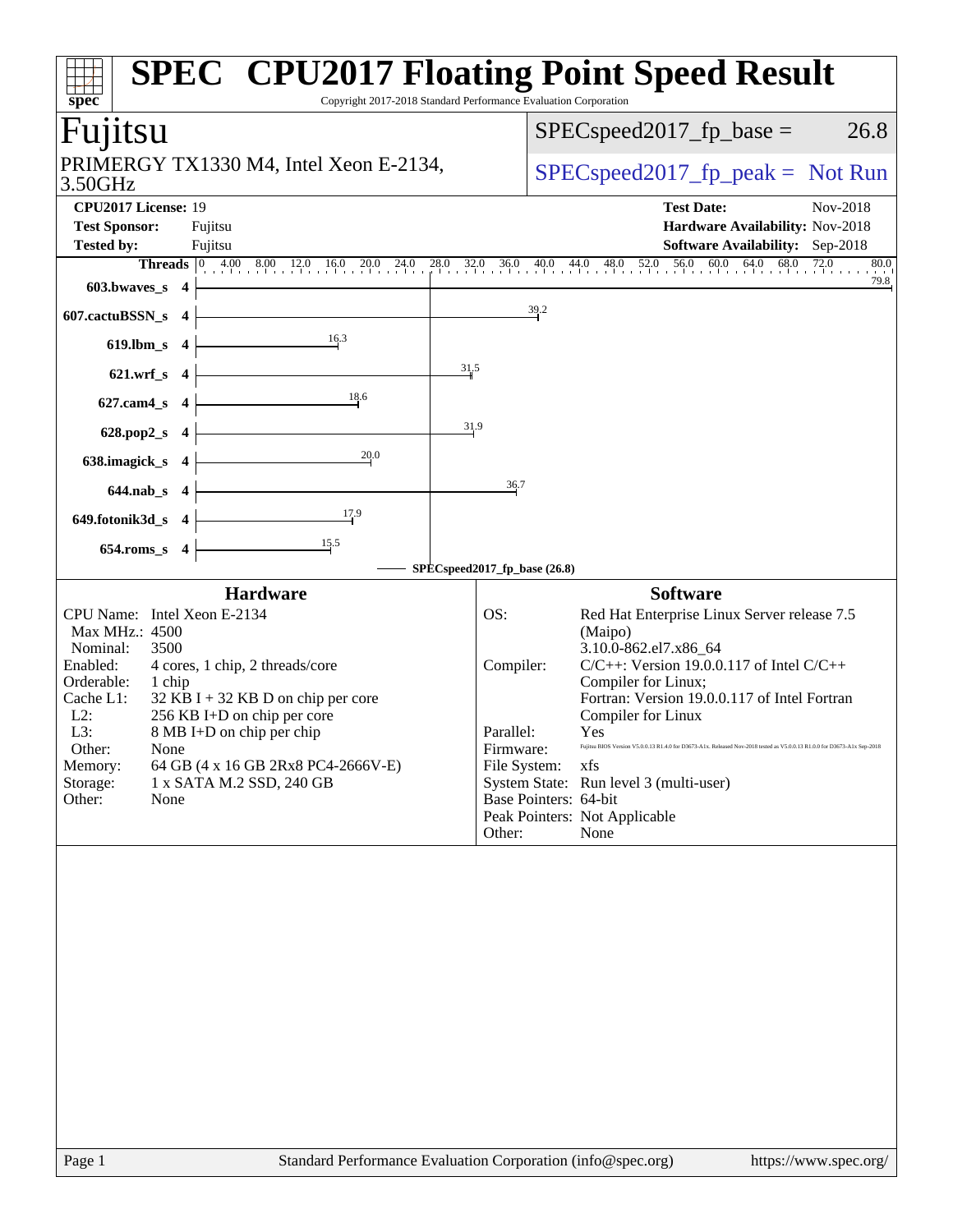Copyright 2017-2018 Standard Performance Evaluation Corporation

## Fujitsu

**[spec](http://www.spec.org/)**

#### 3.50GHz PRIMERGY TX1330 M4, Intel Xeon E-2134,  $\begin{array}{c|c} | \text{SPEC speed2017\_fp\_peak} = \text{Not Run} \end{array}$

 $SPEC speed2017_fp\_base = 26.8$ 

**[CPU2017 License:](http://www.spec.org/auto/cpu2017/Docs/result-fields.html#CPU2017License)** 19 **[Test Date:](http://www.spec.org/auto/cpu2017/Docs/result-fields.html#TestDate)** Nov-2018 **[Test Sponsor:](http://www.spec.org/auto/cpu2017/Docs/result-fields.html#TestSponsor)** Fujitsu **[Hardware Availability:](http://www.spec.org/auto/cpu2017/Docs/result-fields.html#HardwareAvailability)** Nov-2018 **[Tested by:](http://www.spec.org/auto/cpu2017/Docs/result-fields.html#Testedby)** Fujitsu **[Software Availability:](http://www.spec.org/auto/cpu2017/Docs/result-fields.html#SoftwareAvailability)** Sep-2018

### **[Results Table](http://www.spec.org/auto/cpu2017/Docs/result-fields.html#ResultsTable)**

|                  | <b>Base</b>                 |                |                |                |             | <b>Peak</b>    |       |                |                |              |                |              |                |              |
|------------------|-----------------------------|----------------|----------------|----------------|-------------|----------------|-------|----------------|----------------|--------------|----------------|--------------|----------------|--------------|
| <b>Benchmark</b> | <b>Threads</b>              | <b>Seconds</b> | Ratio          | <b>Seconds</b> | Ratio       | <b>Seconds</b> | Ratio | <b>Threads</b> | <b>Seconds</b> | <b>Ratio</b> | <b>Seconds</b> | <b>Ratio</b> | <b>Seconds</b> | <b>Ratio</b> |
| $603.bwaves$ s   | 4                           | 739            | 79.9           | 739            | 79.8        | 739            | 79.8  |                |                |              |                |              |                |              |
| 607.cactuBSSN s  | 4                           | 425            | 39.2           | 424            | 39.3        | 425            | 39.2  |                |                |              |                |              |                |              |
| $619.$ lbm_s     | $\overline{4}$              | 322            | 16.3           | 322            | <b>16.3</b> | 322            | 16.3  |                |                |              |                |              |                |              |
| $621.wrf$ s      | 4                           | 420            | 31.5           | 418            | 31.6        | 420            | 31.5  |                |                |              |                |              |                |              |
| $627$ .cam4 s    | $\overline{4}$              | 477            | 18.6           | 476            | 18.6        | 476            | 18.6  |                |                |              |                |              |                |              |
| $628.pop2_s$     | 4                           | 373            | 31.9           | 372            | 31.9        | 373            | 31.8  |                |                |              |                |              |                |              |
| 638.imagick_s    | $\overline{4}$              | 718            | 20.1           | 720            | <b>20.0</b> | 720            | 20.0  |                |                |              |                |              |                |              |
| $644$ .nab s     | 4                           | 476            | 36.7           | 475            | 36.8        | 475            | 36.7  |                |                |              |                |              |                |              |
| 649.fotonik3d s  | $\overline{4}$              | 508            | 18.0           | 508            | 17.9        | 508            | 17.9  |                |                |              |                |              |                |              |
| $654$ .roms s    | 4                           | 1022           | 15.4           | 1018           | 15.5        | <b>1018</b>    | 15.5  |                |                |              |                |              |                |              |
|                  | $SPEC speed2017_fp\_base =$ |                | 26.8           |                |             |                |       |                |                |              |                |              |                |              |
|                  | $SPECspeed2017_fp\_peak =$  |                | <b>Not Run</b> |                |             |                |       |                |                |              |                |              |                |              |

Results appear in the [order in which they were run.](http://www.spec.org/auto/cpu2017/Docs/result-fields.html#RunOrder) Bold underlined text [indicates a median measurement.](http://www.spec.org/auto/cpu2017/Docs/result-fields.html#Median)

#### **[Submit Notes](http://www.spec.org/auto/cpu2017/Docs/result-fields.html#SubmitNotes)**

 The taskset mechanism was used to bind copies to processors. The config file option 'submit' was used to generate taskset commands to bind each copy to a specific processor. For details, please see the config file.

### **[Operating System Notes](http://www.spec.org/auto/cpu2017/Docs/result-fields.html#OperatingSystemNotes)**

Stack size set to unlimited using "ulimit -s unlimited"

### **[General Notes](http://www.spec.org/auto/cpu2017/Docs/result-fields.html#GeneralNotes)**

Environment variables set by runcpu before the start of the run: KMP AFFINITY = "granularity=fine, compact,  $1,0$ " OMP\_STACKSIZE = "192M" LD\_LIBRARY\_PATH = "/home/Benchmark/speccpu2017-ic19/ic19.0-lib/intel64"

 Binaries compiled on a system with 1x Intel Xeon E-2186G CPU + 64GB RAM memory using Red Hat Enterprise Linux Server release 7.5 Transparent Huge Pages enabled by default Prior to runcpu invocation Filesystem page cache synced and cleared with: sync; echo 3 > /proc/sys/vm/drop\_caches

Yes: The test sponsor attests, as of date of publication, that CVE-2017-5754 (Meltdown) is mitigated in the system as tested and documented. Yes: The test sponsor attests, as of date of publication, that CVE-2017-5753 (Spectre variant 1) is mitigated in the system as tested and documented.

**(Continued on next page)**

| Page 2 | Standard Performance Evaluation Corporation (info@spec.org) | https://www.spec.org/ |
|--------|-------------------------------------------------------------|-----------------------|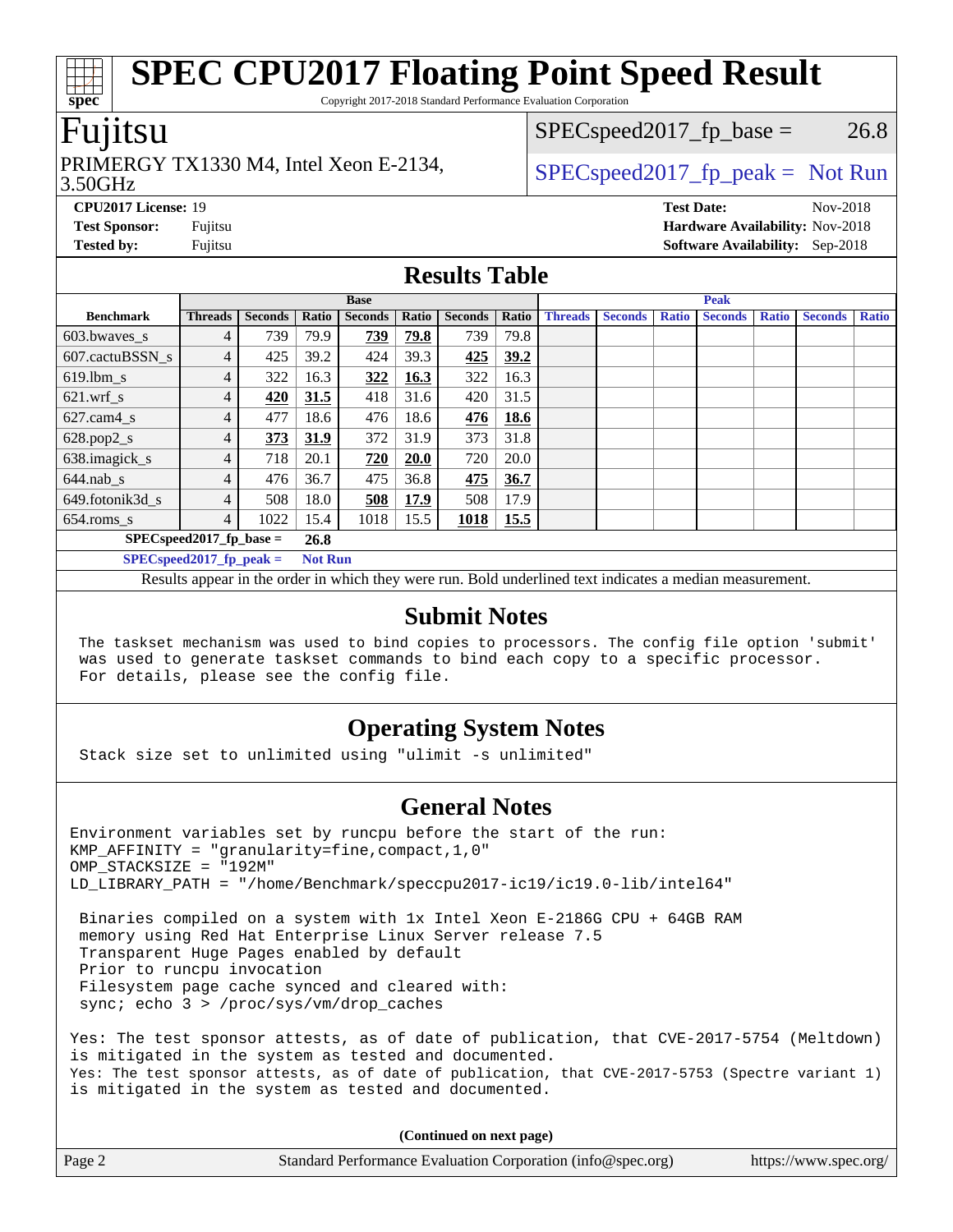Copyright 2017-2018 Standard Performance Evaluation Corporation

### Fujitsu

**[spec](http://www.spec.org/)**

3.50GHz PRIMERGY TX1330 M4, Intel Xeon E-2134,  $\begin{array}{c|c} | \text{SPEC speed2017\_fp\_peak} = \text{Not Run} \end{array}$ 

 $SPEC speed2017_fp\_base = 26.8$ 

**[Test Sponsor:](http://www.spec.org/auto/cpu2017/Docs/result-fields.html#TestSponsor)** Fujitsu **[Hardware Availability:](http://www.spec.org/auto/cpu2017/Docs/result-fields.html#HardwareAvailability)** Nov-2018 **[Tested by:](http://www.spec.org/auto/cpu2017/Docs/result-fields.html#Testedby)** Fujitsu **[Software Availability:](http://www.spec.org/auto/cpu2017/Docs/result-fields.html#SoftwareAvailability)** Sep-2018

**[CPU2017 License:](http://www.spec.org/auto/cpu2017/Docs/result-fields.html#CPU2017License)** 19 **[Test Date:](http://www.spec.org/auto/cpu2017/Docs/result-fields.html#TestDate)** Nov-2018

**[General Notes \(Continued\)](http://www.spec.org/auto/cpu2017/Docs/result-fields.html#GeneralNotes)**

Yes: The test sponsor attests, as of date of publication, that CVE-2017-5715 (Spectre variant 2) is mitigated in the system as tested and documented.

#### **[Platform Notes](http://www.spec.org/auto/cpu2017/Docs/result-fields.html#PlatformNotes)**

Page 3 Standard Performance Evaluation Corporation [\(info@spec.org\)](mailto:info@spec.org) <https://www.spec.org/> BIOS configuration: Energy Efficient Turbo = Disabled Sysinfo program /home/Benchmark/speccpu2017-ic19/bin/sysinfo Rev: r5797 of 2017-06-14 96c45e4568ad54c135fd618bcc091c0f running on localhost.localdomain Fri Nov 2 16:54:58 2018 SUT (System Under Test) info as seen by some common utilities. For more information on this section, see <https://www.spec.org/cpu2017/Docs/config.html#sysinfo> From /proc/cpuinfo model name : Intel(R) Xeon(R) E-2134 CPU @ 3.50GHz 1 "physical id"s (chips) 8 "processors" cores, siblings (Caution: counting these is hw and system dependent. The following excerpts from /proc/cpuinfo might not be reliable. Use with caution.) cpu cores : 4 siblings : 8 physical 0: cores 0 1 2 3 From lscpu: Architecture: x86\_64 CPU op-mode(s): 32-bit, 64-bit Byte Order: Little Endian  $CPU(s):$  8 On-line CPU(s) list: 0-7 Thread(s) per core: 2 Core(s) per socket: 4  $Sockets(s):$  1 NUMA node(s): 1 Vendor ID: GenuineIntel CPU family: 6 Model: 158 Model name: Intel(R) Xeon(R) E-2134 CPU @ 3.50GHz Stepping: 10 CPU MHz: 4275.238<br>
CPU max MHz: 4500.0000  $CPIJ$  max  $MHz$ : CPU min MHz: 800.0000 BogoMIPS: 7008.00 Virtualization: VT-x L1d cache: 32K **(Continued on next page)**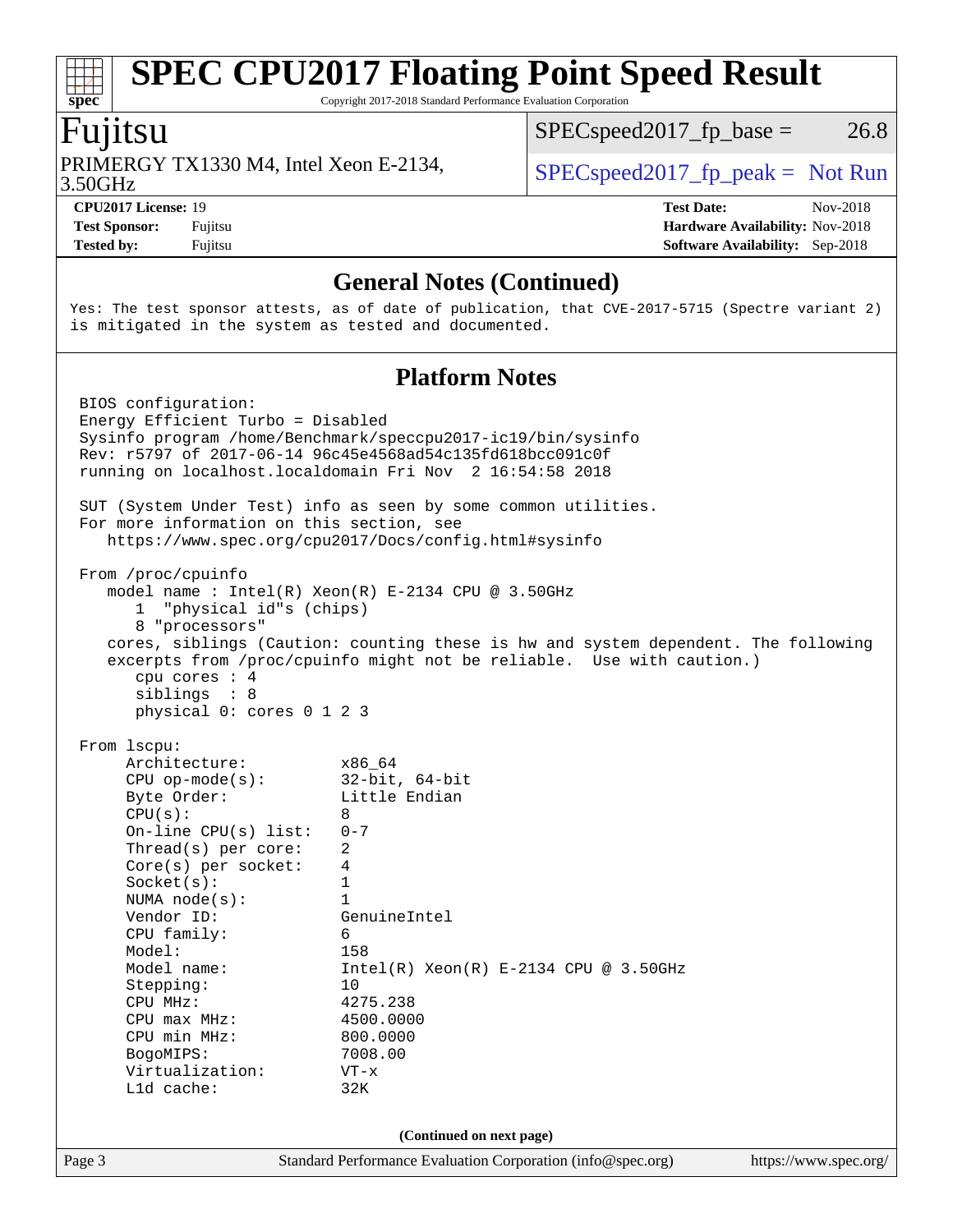Copyright 2017-2018 Standard Performance Evaluation Corporation

### Fujitsu

**[spec](http://www.spec.org/)**

3.50GHz PRIMERGY TX1330 M4, Intel Xeon E-2134,  $\begin{array}{c|c} | \text{SPEC speed2017\_fp\_peak} = \text{Not Run} \end{array}$ 

 $SPEC speed2017_fp\_base = 26.8$ 

**[CPU2017 License:](http://www.spec.org/auto/cpu2017/Docs/result-fields.html#CPU2017License)** 19 **[Test Date:](http://www.spec.org/auto/cpu2017/Docs/result-fields.html#TestDate)** Nov-2018 **[Test Sponsor:](http://www.spec.org/auto/cpu2017/Docs/result-fields.html#TestSponsor)** Fujitsu **[Hardware Availability:](http://www.spec.org/auto/cpu2017/Docs/result-fields.html#HardwareAvailability)** Nov-2018 **[Tested by:](http://www.spec.org/auto/cpu2017/Docs/result-fields.html#Testedby)** Fujitsu **[Software Availability:](http://www.spec.org/auto/cpu2017/Docs/result-fields.html#SoftwareAvailability)** Sep-2018

#### **[Platform Notes \(Continued\)](http://www.spec.org/auto/cpu2017/Docs/result-fields.html#PlatformNotes)**

L1i cache: 32K L2 cache: 256K L3 cache: 8192K NUMA node0 CPU(s): 0-7 Flags: fpu vme de pse tsc msr pae mce cx8 apic sep mtrr pge mca cmov pat pse36 clflush dts acpi mmx fxsr sse sse2 ss ht tm pbe syscall nx pdpe1gb rdtscp lm constant\_tsc art arch\_perfmon pebs bts rep\_good nopl xtopology nonstop\_tsc aperfmperf eagerfpu pni pclmulqdq dtes64 monitor ds\_cpl vmx smx est tm2 ssse3 sdbg fma cx16 xtpr pdcm pcid sse4\_1 sse4\_2 x2apic movbe popcnt tsc\_deadline\_timer aes xsave avx f16c rdrand lahf\_lm abm 3dnowprefetch epb intel\_pt tpr\_shadow vnmi flexpriority ept vpid fsgsbase tsc\_adjust bmi1 hle avx2 smep bmi2 erms invpcid rtm mpx rdseed adx smap clflushopt xsaveopt xsavec xgetbv1 ibpb ibrs stibp dtherm ida arat pln pts hwp hwp\_notify hwp\_act\_window hwp\_epp spec\_ctrl intel\_stibp /proc/cpuinfo cache data cache size : 8192 KB From numactl --hardware WARNING: a numactl 'node' might or might not correspond to a physical chip. available: 1 nodes (0) node 0 cpus: 0 1 2 3 4 5 6 7 node 0 size: 65278 MB node 0 free: 63188 MB node distances: node 0 0: 10 From /proc/meminfo MemTotal: 65545552 kB HugePages\_Total: 0<br>Hugepagesize: 2048 kB Hugepagesize: From /etc/\*release\* /etc/\*version\* os-release: NAME="Red Hat Enterprise Linux Server" VERSION="7.5 (Maipo)" ID="rhel" ID\_LIKE="fedora" VARIANT="Server" VARIANT\_ID="server" VERSION\_ID="7.5" PRETTY\_NAME="Red Hat Enterprise Linux Server 7.5 (Maipo)" redhat-release: Red Hat Enterprise Linux Server release 7.5 (Maipo) system-release: Red Hat Enterprise Linux Server release 7.5 (Maipo) system-release-cpe: cpe:/o:redhat:enterprise\_linux:7.5:ga:server uname -a: **(Continued on next page)**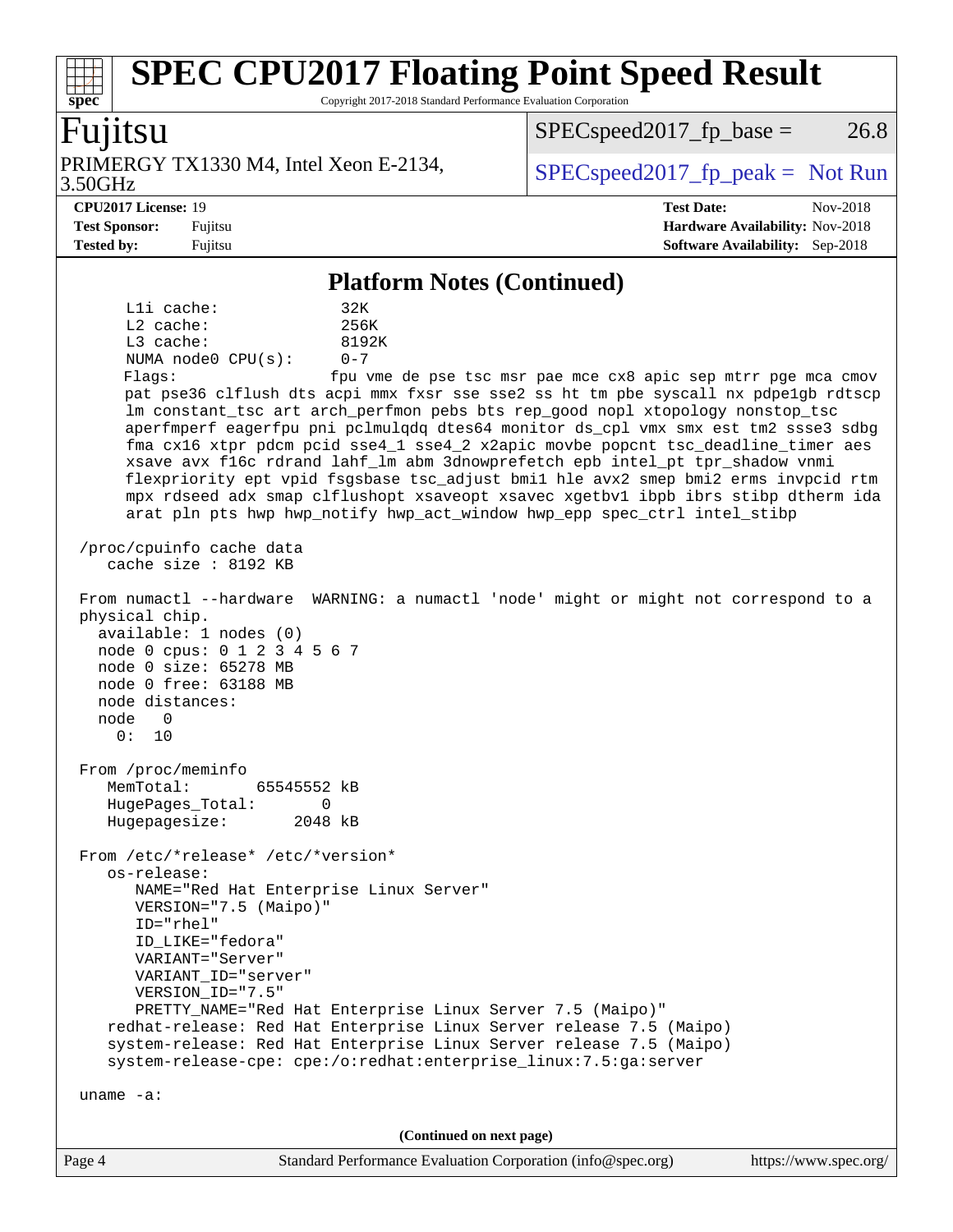Copyright 2017-2018 Standard Performance Evaluation Corporation

## Fujitsu

3.50GHz PRIMERGY TX1330 M4, Intel Xeon E-2134,  $\begin{array}{c|c} | \text{SPEC speed2017\_fp\_peak} = \text{Not Run} \end{array}$ 

 $SPEC speed2017_fp\_base = 26.8$ 

**[spec](http://www.spec.org/)**

**[CPU2017 License:](http://www.spec.org/auto/cpu2017/Docs/result-fields.html#CPU2017License)** 19 **[Test Date:](http://www.spec.org/auto/cpu2017/Docs/result-fields.html#TestDate)** Nov-2018 **[Test Sponsor:](http://www.spec.org/auto/cpu2017/Docs/result-fields.html#TestSponsor)** Fujitsu **[Hardware Availability:](http://www.spec.org/auto/cpu2017/Docs/result-fields.html#HardwareAvailability)** Nov-2018 **[Tested by:](http://www.spec.org/auto/cpu2017/Docs/result-fields.html#Testedby)** Fujitsu **[Software Availability:](http://www.spec.org/auto/cpu2017/Docs/result-fields.html#SoftwareAvailability)** Sep-2018

#### **[Platform Notes \(Continued\)](http://www.spec.org/auto/cpu2017/Docs/result-fields.html#PlatformNotes)**

 Linux localhost.localdomain 3.10.0-862.el7.x86\_64 #1 SMP Wed Mar 21 18:14:51 EDT 2018 x86\_64 x86\_64 x86\_64 GNU/Linux

run-level 3 Nov 2 16:51

 SPEC is set to: /home/Benchmark/speccpu2017-ic19 Filesystem Type Size Used Avail Use% Mounted on /dev/mapper/rhel-home xfs 150G 33G 118G 22% /home

 Additional information from dmidecode follows. WARNING: Use caution when you interpret this section. The 'dmidecode' program reads system data which is "intended to allow hardware to be accurately determined", but the intent may not be met, as there are frequent changes to hardware, firmware, and the "DMTF SMBIOS" standard.

 BIOS FUJITSU // American Megatrends Inc. V5.0.0.13 R1.0.0 for D3673-A1x 09/14/2018 Memory:

4x SK Hynix HMA82GU7CJR8N-VK 16 GB 2 rank 2667

(End of data from sysinfo program)

#### **[Compiler Version Notes](http://www.spec.org/auto/cpu2017/Docs/result-fields.html#CompilerVersionNotes)**

| 619.1bm_s(base) 638.imagick_s(base) 644.nab_s(base)<br>CC                                                                                                               |
|-------------------------------------------------------------------------------------------------------------------------------------------------------------------------|
| icc (ICC) 19.0.0.117 20180804<br>Copyright (C) 1985-2018 Intel Corporation. All rights reserved.                                                                        |
| FC 607.cactuBSSN_s(base)                                                                                                                                                |
| icpc (ICC) 19.0.0.117 20180804<br>Copyright (C) 1985-2018 Intel Corporation. All rights reserved.<br>icc (ICC) 19.0.0.117 20180804                                      |
| Copyright (C) 1985-2018 Intel Corporation. All rights reserved.<br>ifort (IFORT) 19.0.0.117 20180804<br>Copyright (C) 1985-2018 Intel Corporation. All rights reserved. |
|                                                                                                                                                                         |
| 603.bwaves $s(base)$ 649.fotonik3d $s(base)$ 654.roms $s(base)$<br>FC                                                                                                   |
| ifort (IFORT) 19.0.0.117 20180804<br>Copyright (C) 1985-2018 Intel Corporation. All rights reserved.                                                                    |
| (Continued on next page)                                                                                                                                                |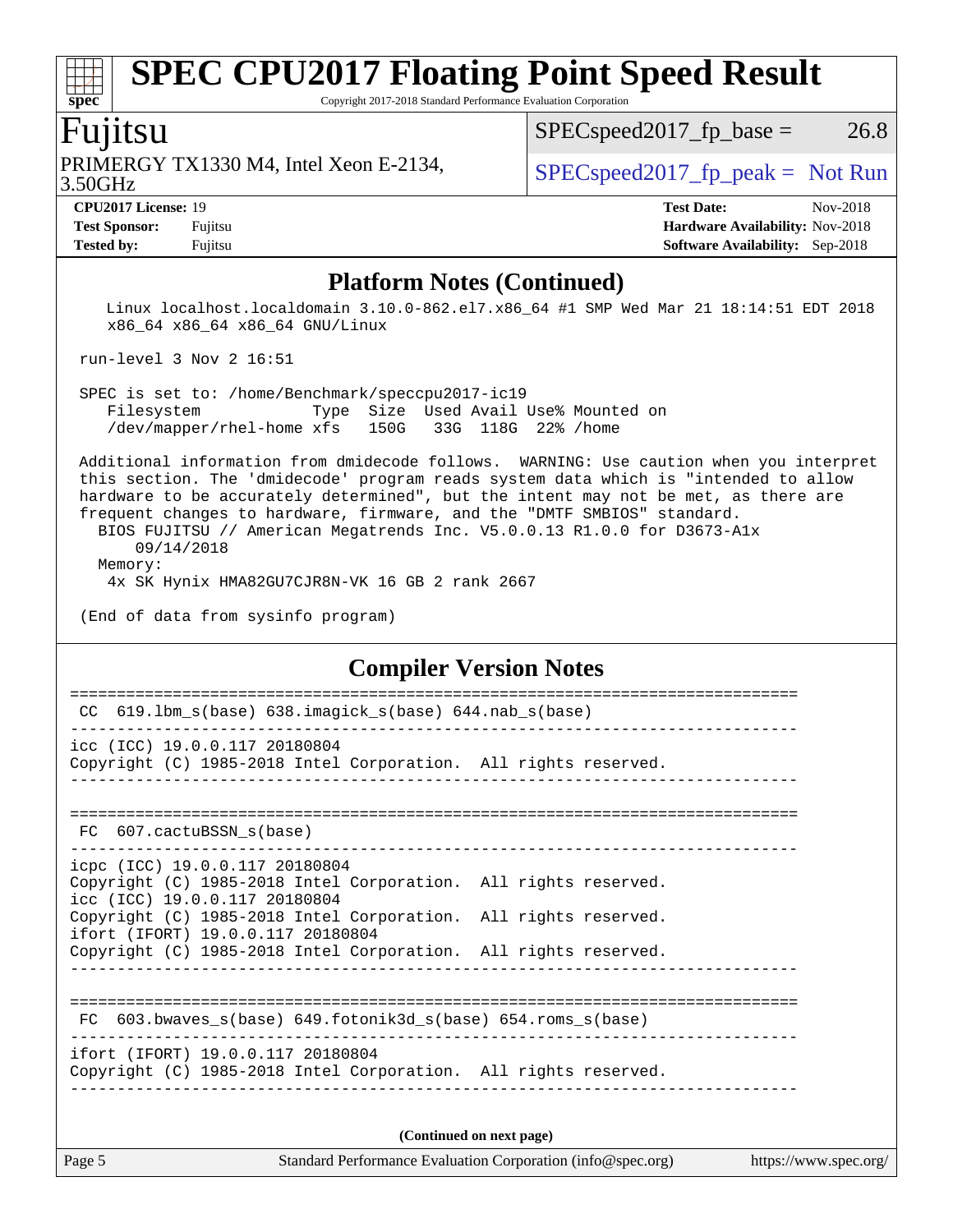Copyright 2017-2018 Standard Performance Evaluation Corporation

# Fujitsu

**[spec](http://www.spec.org/)**

3.50GHz PRIMERGY TX1330 M4, Intel Xeon E-2134,  $\begin{array}{c|c} | \text{SPEC speed2017\_fp\_peak} = \text{Not Run} \end{array}$ 

 $SPEC speed2017_fp\_base = 26.8$ 

**[CPU2017 License:](http://www.spec.org/auto/cpu2017/Docs/result-fields.html#CPU2017License)** 19 **[Test Date:](http://www.spec.org/auto/cpu2017/Docs/result-fields.html#TestDate)** Nov-2018 **[Test Sponsor:](http://www.spec.org/auto/cpu2017/Docs/result-fields.html#TestSponsor)** Fujitsu **[Hardware Availability:](http://www.spec.org/auto/cpu2017/Docs/result-fields.html#HardwareAvailability)** Nov-2018 **[Tested by:](http://www.spec.org/auto/cpu2017/Docs/result-fields.html#Testedby)** Fujitsu **[Software Availability:](http://www.spec.org/auto/cpu2017/Docs/result-fields.html#SoftwareAvailability)** Sep-2018

### **[Compiler Version Notes \(Continued\)](http://www.spec.org/auto/cpu2017/Docs/result-fields.html#CompilerVersionNotes)**

==============================================================================

 CC 621.wrf\_s(base) 627.cam4\_s(base) 628.pop2\_s(base) ------------------------------------------------------------------------------

ifort (IFORT) 19.0.0.117 20180804

Copyright (C) 1985-2018 Intel Corporation. All rights reserved. icc (ICC) 19.0.0.117 20180804

Copyright (C) 1985-2018 Intel Corporation. All rights reserved.

------------------------------------------------------------------------------

# **[Base Compiler Invocation](http://www.spec.org/auto/cpu2017/Docs/result-fields.html#BaseCompilerInvocation)**

[C benchmarks](http://www.spec.org/auto/cpu2017/Docs/result-fields.html#Cbenchmarks):  $icc - m64 - std = c11$ 

[Fortran benchmarks](http://www.spec.org/auto/cpu2017/Docs/result-fields.html#Fortranbenchmarks): [ifort -m64](http://www.spec.org/cpu2017/results/res2018q4/cpu2017-20181113-09795.flags.html#user_FCbase_intel_ifort_64bit_24f2bb282fbaeffd6157abe4f878425411749daecae9a33200eee2bee2fe76f3b89351d69a8130dd5949958ce389cf37ff59a95e7a40d588e8d3a57e0c3fd751)

[Benchmarks using both Fortran and C](http://www.spec.org/auto/cpu2017/Docs/result-fields.html#BenchmarksusingbothFortranandC): [ifort -m64](http://www.spec.org/cpu2017/results/res2018q4/cpu2017-20181113-09795.flags.html#user_CC_FCbase_intel_ifort_64bit_24f2bb282fbaeffd6157abe4f878425411749daecae9a33200eee2bee2fe76f3b89351d69a8130dd5949958ce389cf37ff59a95e7a40d588e8d3a57e0c3fd751) [icc -m64 -std=c11](http://www.spec.org/cpu2017/results/res2018q4/cpu2017-20181113-09795.flags.html#user_CC_FCbase_intel_icc_64bit_c11_33ee0cdaae7deeeab2a9725423ba97205ce30f63b9926c2519791662299b76a0318f32ddfffdc46587804de3178b4f9328c46fa7c2b0cd779d7a61945c91cd35)

[Benchmarks using Fortran, C, and C++:](http://www.spec.org/auto/cpu2017/Docs/result-fields.html#BenchmarksusingFortranCandCXX) [icpc -m64](http://www.spec.org/cpu2017/results/res2018q4/cpu2017-20181113-09795.flags.html#user_CC_CXX_FCbase_intel_icpc_64bit_4ecb2543ae3f1412ef961e0650ca070fec7b7afdcd6ed48761b84423119d1bf6bdf5cad15b44d48e7256388bc77273b966e5eb805aefd121eb22e9299b2ec9d9) [icc -m64 -std=c11](http://www.spec.org/cpu2017/results/res2018q4/cpu2017-20181113-09795.flags.html#user_CC_CXX_FCbase_intel_icc_64bit_c11_33ee0cdaae7deeeab2a9725423ba97205ce30f63b9926c2519791662299b76a0318f32ddfffdc46587804de3178b4f9328c46fa7c2b0cd779d7a61945c91cd35) [ifort -m64](http://www.spec.org/cpu2017/results/res2018q4/cpu2017-20181113-09795.flags.html#user_CC_CXX_FCbase_intel_ifort_64bit_24f2bb282fbaeffd6157abe4f878425411749daecae9a33200eee2bee2fe76f3b89351d69a8130dd5949958ce389cf37ff59a95e7a40d588e8d3a57e0c3fd751)

# **[Base Portability Flags](http://www.spec.org/auto/cpu2017/Docs/result-fields.html#BasePortabilityFlags)**

 603.bwaves\_s: [-DSPEC\\_LP64](http://www.spec.org/cpu2017/results/res2018q4/cpu2017-20181113-09795.flags.html#suite_basePORTABILITY603_bwaves_s_DSPEC_LP64) 607.cactuBSSN\_s: [-DSPEC\\_LP64](http://www.spec.org/cpu2017/results/res2018q4/cpu2017-20181113-09795.flags.html#suite_basePORTABILITY607_cactuBSSN_s_DSPEC_LP64) 619.lbm\_s: [-DSPEC\\_LP64](http://www.spec.org/cpu2017/results/res2018q4/cpu2017-20181113-09795.flags.html#suite_basePORTABILITY619_lbm_s_DSPEC_LP64) 621.wrf\_s: [-DSPEC\\_LP64](http://www.spec.org/cpu2017/results/res2018q4/cpu2017-20181113-09795.flags.html#suite_basePORTABILITY621_wrf_s_DSPEC_LP64) [-DSPEC\\_CASE\\_FLAG](http://www.spec.org/cpu2017/results/res2018q4/cpu2017-20181113-09795.flags.html#b621.wrf_s_baseCPORTABILITY_DSPEC_CASE_FLAG) [-convert big\\_endian](http://www.spec.org/cpu2017/results/res2018q4/cpu2017-20181113-09795.flags.html#user_baseFPORTABILITY621_wrf_s_convert_big_endian_c3194028bc08c63ac5d04de18c48ce6d347e4e562e8892b8bdbdc0214820426deb8554edfa529a3fb25a586e65a3d812c835984020483e7e73212c4d31a38223) 627.cam4\_s: [-DSPEC\\_LP64](http://www.spec.org/cpu2017/results/res2018q4/cpu2017-20181113-09795.flags.html#suite_basePORTABILITY627_cam4_s_DSPEC_LP64) [-DSPEC\\_CASE\\_FLAG](http://www.spec.org/cpu2017/results/res2018q4/cpu2017-20181113-09795.flags.html#b627.cam4_s_baseCPORTABILITY_DSPEC_CASE_FLAG) 628.pop2\_s: [-DSPEC\\_LP64](http://www.spec.org/cpu2017/results/res2018q4/cpu2017-20181113-09795.flags.html#suite_basePORTABILITY628_pop2_s_DSPEC_LP64) [-DSPEC\\_CASE\\_FLAG](http://www.spec.org/cpu2017/results/res2018q4/cpu2017-20181113-09795.flags.html#b628.pop2_s_baseCPORTABILITY_DSPEC_CASE_FLAG) [-convert big\\_endian](http://www.spec.org/cpu2017/results/res2018q4/cpu2017-20181113-09795.flags.html#user_baseFPORTABILITY628_pop2_s_convert_big_endian_c3194028bc08c63ac5d04de18c48ce6d347e4e562e8892b8bdbdc0214820426deb8554edfa529a3fb25a586e65a3d812c835984020483e7e73212c4d31a38223) [-assume byterecl](http://www.spec.org/cpu2017/results/res2018q4/cpu2017-20181113-09795.flags.html#user_baseFPORTABILITY628_pop2_s_assume_byterecl_7e47d18b9513cf18525430bbf0f2177aa9bf368bc7a059c09b2c06a34b53bd3447c950d3f8d6c70e3faf3a05c8557d66a5798b567902e8849adc142926523472) 638.imagick\_s: [-DSPEC\\_LP64](http://www.spec.org/cpu2017/results/res2018q4/cpu2017-20181113-09795.flags.html#suite_basePORTABILITY638_imagick_s_DSPEC_LP64) 644.nab\_s: [-DSPEC\\_LP64](http://www.spec.org/cpu2017/results/res2018q4/cpu2017-20181113-09795.flags.html#suite_basePORTABILITY644_nab_s_DSPEC_LP64) 649.fotonik3d\_s: [-DSPEC\\_LP64](http://www.spec.org/cpu2017/results/res2018q4/cpu2017-20181113-09795.flags.html#suite_basePORTABILITY649_fotonik3d_s_DSPEC_LP64) 654.roms\_s: [-DSPEC\\_LP64](http://www.spec.org/cpu2017/results/res2018q4/cpu2017-20181113-09795.flags.html#suite_basePORTABILITY654_roms_s_DSPEC_LP64)